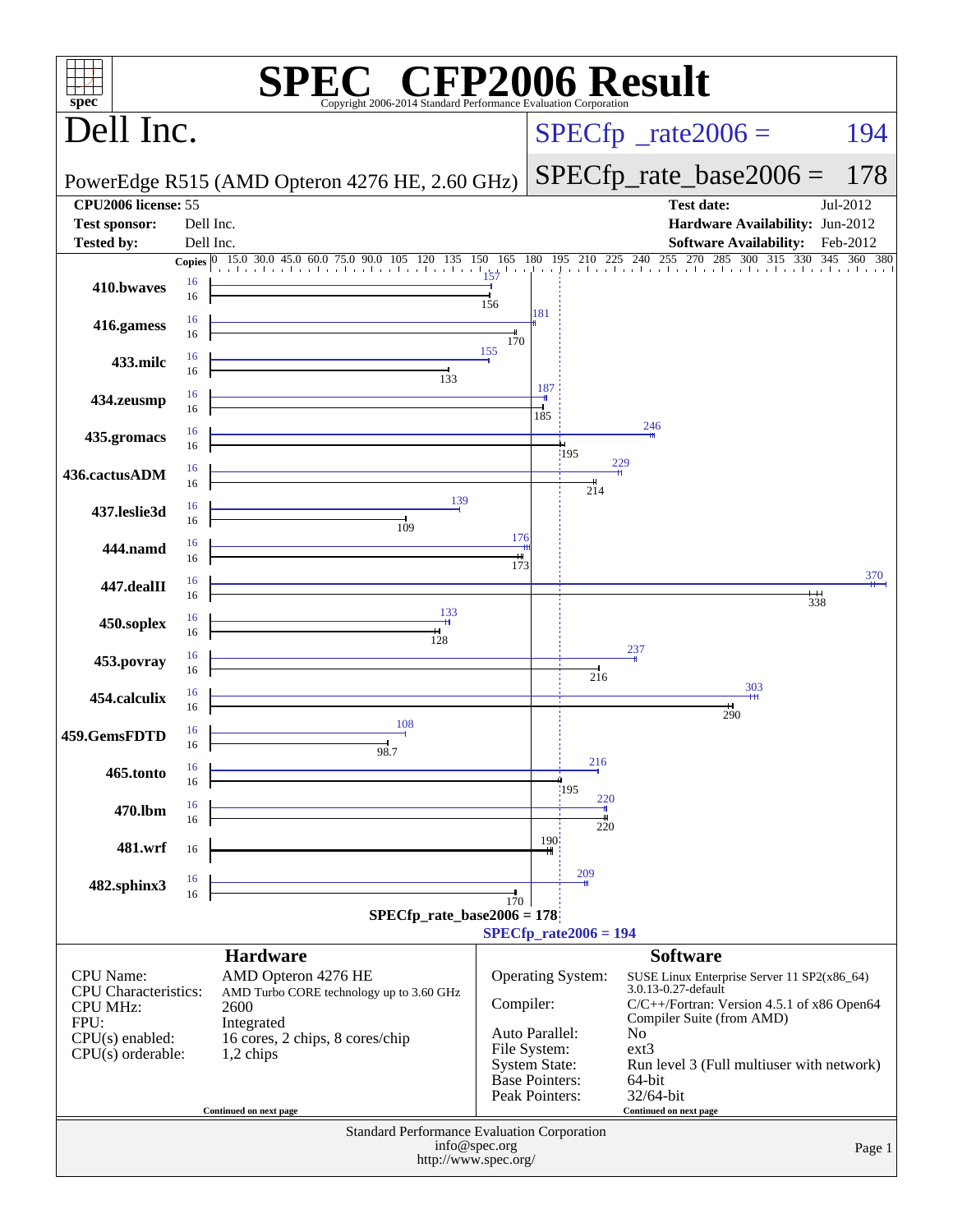| <b>SPEC CFP2006 Result</b><br>spec <sup>®</sup><br>Copyright 2006-2014 Standard Performance Evaluation Corporation                                                                                                                                                                                                                                                                                                     |    |                        |                   |                        |              |                        |              |                     |                        |                     |                        |                     |                        |                            |
|------------------------------------------------------------------------------------------------------------------------------------------------------------------------------------------------------------------------------------------------------------------------------------------------------------------------------------------------------------------------------------------------------------------------|----|------------------------|-------------------|------------------------|--------------|------------------------|--------------|---------------------|------------------------|---------------------|------------------------|---------------------|------------------------|----------------------------|
| Dell Inc.                                                                                                                                                                                                                                                                                                                                                                                                              |    |                        |                   |                        |              |                        |              |                     |                        |                     | $SPECfp_{rate}2006 =$  |                     |                        | 194                        |
| PowerEdge R515 (AMD Opteron 4276 HE, 2.60 GHz)                                                                                                                                                                                                                                                                                                                                                                         |    |                        |                   |                        |              |                        |              |                     |                        |                     |                        |                     | 178                    |                            |
| $SPECfp_rate\_base2006 =$<br><b>CPU2006</b> license: 55<br><b>Test date:</b><br>Jul-2012                                                                                                                                                                                                                                                                                                                               |    |                        |                   |                        |              |                        |              |                     |                        |                     |                        |                     |                        |                            |
| Dell Inc.<br>Hardware Availability: Jun-2012<br><b>Test sponsor:</b>                                                                                                                                                                                                                                                                                                                                                   |    |                        |                   |                        |              |                        |              |                     |                        |                     |                        |                     |                        |                            |
| Dell Inc.<br>Feb-2012<br><b>Tested by:</b><br><b>Software Availability:</b>                                                                                                                                                                                                                                                                                                                                            |    |                        |                   |                        |              |                        |              |                     |                        |                     |                        |                     |                        |                            |
| Other Software:<br>Primary Cache:<br>256 KB I on chip per chip,<br>None<br>64 KB I shared $\overline{2}$ cores;<br>16 KB D on chip per core<br>Secondary Cache:<br>8 MB I+D on chip per chip, 2 MB shared / 2 cores<br>L3 Cache:<br>8 MB I+D on chip per chip<br>Other Cache:<br>None<br>Memory:<br>32 GB (4 x 8 GB 2Rx4 PC3-12800R-11, ECC)<br>Disk Subsystem:<br>1 x 250 GB SATA 7200 RPM<br>Other Hardware:<br>None |    |                        |                   |                        |              |                        |              |                     |                        |                     |                        |                     |                        |                            |
| <b>Results Table</b>                                                                                                                                                                                                                                                                                                                                                                                                   |    |                        |                   |                        |              |                        |              |                     |                        |                     |                        |                     |                        |                            |
|                                                                                                                                                                                                                                                                                                                                                                                                                        |    |                        |                   | <b>Base</b>            |              |                        |              |                     |                        |                     | <b>Peak</b>            |                     |                        |                            |
| <b>Benchmark</b><br>410.bwaves                                                                                                                                                                                                                                                                                                                                                                                         | 16 | Copies Seconds<br>1396 | Ratio<br>156      | <b>Seconds</b><br>1397 | Ratio<br>156 | <b>Seconds</b><br>1402 | Ratio<br>155 | <b>Copies</b><br>16 | <b>Seconds</b><br>1393 | <b>Ratio</b><br>156 | <b>Seconds</b><br>1388 | <b>Ratio</b><br>157 | <b>Seconds</b><br>1388 | <b>Ratio</b><br><u>157</u> |
| $416$ .gamess                                                                                                                                                                                                                                                                                                                                                                                                          | 16 | 1841                   | 170               | 1851                   | 169          | 1839                   | 170          | 16                  | 1732                   | 181                 | 1740                   | 180                 | 1731                   | 181                        |
| 433.milc                                                                                                                                                                                                                                                                                                                                                                                                               | 16 | 1108                   | 133               | 1107                   | 133          | 1109                   | 132          | 16                  | 948                    | 155                 | 947                    | 155                 | 947                    | 155                        |
| 434.zeusmp                                                                                                                                                                                                                                                                                                                                                                                                             | 16 | 786                    | 185               | 787                    | 185          | <b>787</b>             | 185          | 16                  | 784                    | 186                 | 779                    | 187                 | 778                    | 187                        |
| 435.gromacs                                                                                                                                                                                                                                                                                                                                                                                                            | 16 | 579                    | 197               | 586                    | 195          | 587                    | 195          | 16                  | 466                    | 245                 | 462                    | 247                 | 464                    | 246                        |
| 436.cactusADM                                                                                                                                                                                                                                                                                                                                                                                                          | 16 | 891                    | 215               | 896                    | 213          | 892                    | 214          | 16                  | 835                    | 229                 | 836                    | <u>229</u>          | 841                    | 227                        |
| 437.leslie3d                                                                                                                                                                                                                                                                                                                                                                                                           | 16 | 1387                   | 108               | 1380                   | 109          | 1382                   | 109          | 16                  | 1083                   | <u>139</u>          | 1083                   | 139                 | 1086                   | 139                        |
| 444.namd                                                                                                                                                                                                                                                                                                                                                                                                               | 16 | 737                    | 174               | 742                    | 173          | 749                    | 171          | 16                  | 729                    | <b>176</b>          | 723                    | 178                 | 733                    | 175                        |
| 447.dealII                                                                                                                                                                                                                                                                                                                                                                                                             | 16 | 538                    | 340               | 549                    | 334          | 542                    | 338          | 16                  | 487                    | 376                 | 495                    | 370                 | 498                    | 368                        |
| $450$ .soplex                                                                                                                                                                                                                                                                                                                                                                                                          | 16 | 1067                   | 125               | 1047                   | 128          | 1046                   | 128          | 16                  | 1018                   | 131                 | <b>1006</b>            | <u>133</u>          | 1002                   | 133                        |
| $453$ .povray                                                                                                                                                                                                                                                                                                                                                                                                          | 16 | 394                    | 216               | 394                    | 216          | 393                    | 217          | 16                  | 360                    | 236                 | 359                    | 237                 | <u>359</u>             | 237                        |
| 454.calculix                                                                                                                                                                                                                                                                                                                                                                                                           | 16 | 454                    | $\underline{290}$ | 458                    | 288          | 453                    | 291          | 16                  | 433                    | 305                 | 439                    | 301                 | <u>436</u>             | 303                        |
| 459.GemsFDTD                                                                                                                                                                                                                                                                                                                                                                                                           | 16 | 1719                   | 98.8              | 1720                   | 98.7         | 1723                   | 98.5         | 16                  | 1567                   | 108                 | 1565                   | 108                 | 1563                   | 109                        |
| $465$ .tonto                                                                                                                                                                                                                                                                                                                                                                                                           | 16 | 807                    | <u>195</u>        | 805                    | 196          | 813                    | 194          | 16                  | 729                    | 216                 | 730                    | 216                 | <b>730</b>             | 216                        |
| 470.1bm                                                                                                                                                                                                                                                                                                                                                                                                                | 16 | 994                    | 221               | 999                    | 220          | 1003                   | 219          | 16                  | 997                    | 220                 | 1003                   | 219                 | 998                    | 220                        |
| 481.wrf                                                                                                                                                                                                                                                                                                                                                                                                                | 16 | 940                    | 190               | 953                    | 188          | 943                    | <u>190</u>   | 16                  | 940                    | 190                 | 953                    | 188                 | 943                    | <u>190</u>                 |
| 482.sphinx3                                                                                                                                                                                                                                                                                                                                                                                                            | 16 | 1840                   | 169               | 1838                   | 170          | 1833                   | 170          | 16                  | 1497                   | 208                 | 1484                   | 210                 | 1491                   | 209                        |
| Results appear in the order in which they were run. Bold underlined text indicates a median measurement.                                                                                                                                                                                                                                                                                                               |    |                        |                   |                        |              |                        |              |                     |                        |                     |                        |                     |                        |                            |

### **[Submit Notes](http://www.spec.org/auto/cpu2006/Docs/result-fields.html#SubmitNotes)**

The config file option 'submit' was used. 'numactl' was used to bind copies to the cores. See the configuration file for details.

## **[Operating System Notes](http://www.spec.org/auto/cpu2006/Docs/result-fields.html#OperatingSystemNotes)**

'ulimit -s unlimited' was used to set environment stack size 'ulimit -l 2097152' was used to set environment locked pages in memory limit

Transparent huge pages were enabled for this run (OS default) Continued on next page

> Standard Performance Evaluation Corporation [info@spec.org](mailto:info@spec.org) <http://www.spec.org/>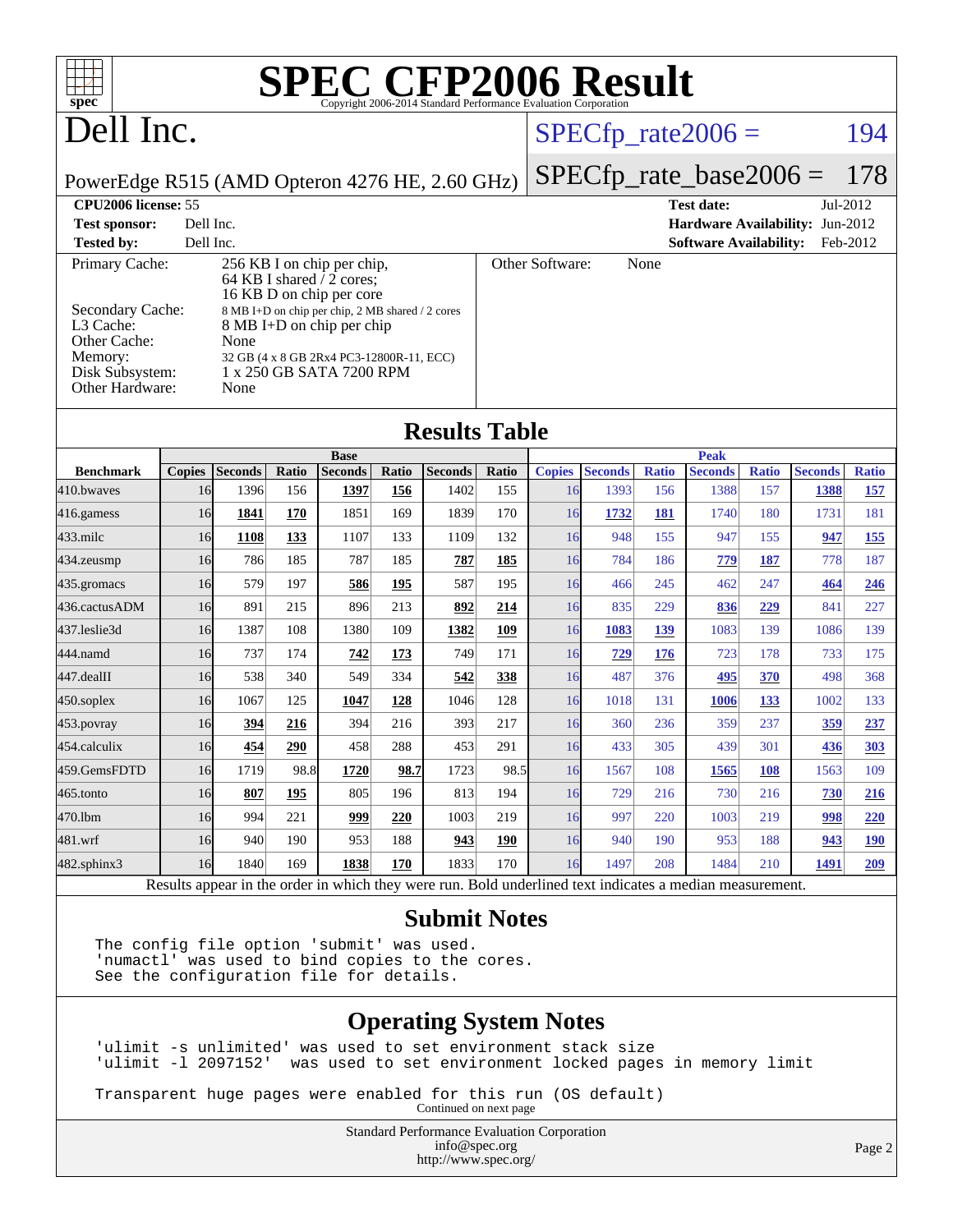

## Dell Inc.

 $SPECTp_rate2006 = 194$ 

PowerEdge R515 (AMD Opteron 4276 HE, 2.60 GHz) [SPECfp\\_rate\\_base2006 =](http://www.spec.org/auto/cpu2006/Docs/result-fields.html#SPECfpratebase2006) 178

**[CPU2006 license:](http://www.spec.org/auto/cpu2006/Docs/result-fields.html#CPU2006license)** 55 **[Test date:](http://www.spec.org/auto/cpu2006/Docs/result-fields.html#Testdate)** Jul-2012 **[Test sponsor:](http://www.spec.org/auto/cpu2006/Docs/result-fields.html#Testsponsor)** Dell Inc. **[Hardware Availability:](http://www.spec.org/auto/cpu2006/Docs/result-fields.html#HardwareAvailability)** Jun-2012 **[Tested by:](http://www.spec.org/auto/cpu2006/Docs/result-fields.html#Testedby)** Dell Inc. **[Software Availability:](http://www.spec.org/auto/cpu2006/Docs/result-fields.html#SoftwareAvailability)** Feb-2012

## **[Operating System Notes \(Continued\)](http://www.spec.org/auto/cpu2006/Docs/result-fields.html#OperatingSystemNotes)**

Huge pages were not configured for this run.

## **[General Notes](http://www.spec.org/auto/cpu2006/Docs/result-fields.html#GeneralNotes)**

Environment variables set by runspec before the start of the run: LD\_LIBRARY\_PATH = "/root/cpu2006/amd1104-rate-libs-revC/32:/root/cpu2006/amd1104-rate-libs-revC/64"

The x86 Open64 Compiler Suite is only available from (and supported by) AMD at <http://developer.amd.com/cpu/open64>

Binaries were compiled on a system with 2x AMD Opteron 6274 chips + 64GB Memory using RHEL 6.1

## **[Base Compiler Invocation](http://www.spec.org/auto/cpu2006/Docs/result-fields.html#BaseCompilerInvocation)**

[C benchmarks](http://www.spec.org/auto/cpu2006/Docs/result-fields.html#Cbenchmarks): [opencc](http://www.spec.org/cpu2006/results/res2012q3/cpu2006-20120730-23935.flags.html#user_CCbase_Fopencc)

[C++ benchmarks:](http://www.spec.org/auto/cpu2006/Docs/result-fields.html#CXXbenchmarks) [openCC](http://www.spec.org/cpu2006/results/res2012q3/cpu2006-20120730-23935.flags.html#user_CXXbase_FopenCC)

[Fortran benchmarks](http://www.spec.org/auto/cpu2006/Docs/result-fields.html#Fortranbenchmarks): [openf95](http://www.spec.org/cpu2006/results/res2012q3/cpu2006-20120730-23935.flags.html#user_FCbase_Fopenf95)

[Benchmarks using both Fortran and C](http://www.spec.org/auto/cpu2006/Docs/result-fields.html#BenchmarksusingbothFortranandC): [opencc](http://www.spec.org/cpu2006/results/res2012q3/cpu2006-20120730-23935.flags.html#user_CC_FCbase_Fopencc) [openf95](http://www.spec.org/cpu2006/results/res2012q3/cpu2006-20120730-23935.flags.html#user_CC_FCbase_Fopenf95)

| <b>Base Portability Flags</b>                                                              |  |  |  |  |  |  |  |  |
|--------------------------------------------------------------------------------------------|--|--|--|--|--|--|--|--|
| 410.bwaves: -DSPEC_CPU_LP64<br>416.gamess: -DSPEC_CPU_LP64                                 |  |  |  |  |  |  |  |  |
| 433.milc: -DSPEC CPU LP64<br>434.zeusmp: -DSPEC_CPU_LP64                                   |  |  |  |  |  |  |  |  |
| 435.gromacs: -DSPEC_CPU_LP64<br>436.cactusADM: -DSPEC_CPU_LP64 -fno-second-underscore      |  |  |  |  |  |  |  |  |
| 437.leslie3d: -DSPEC CPU LP64<br>444.namd: - DSPEC_CPU_LP64<br>447.dealII: -DSPEC CPU LP64 |  |  |  |  |  |  |  |  |
| 450.soplex: - DSPEC_CPU_LP64<br>453.povray: -DSPEC_CPU_LP64                                |  |  |  |  |  |  |  |  |
| 454.calculix: -DSPEC CPU LP64<br>459.GemsFDTD: -DSPEC CPU LP64                             |  |  |  |  |  |  |  |  |
| 465.tonto: -DSPEC CPU LP64<br>470.1bm: - DSPEC CPU LP64                                    |  |  |  |  |  |  |  |  |
| 481.wrf: -DSPEC_CPU_LINUX -DSPEC_CPU_CASE_FLAG -DSPEC_CPU_LP64<br>-fno-second-underscore   |  |  |  |  |  |  |  |  |
| Continued on next page                                                                     |  |  |  |  |  |  |  |  |
| <b>Standard Performance Evaluation Corporation</b><br>info@spec.org                        |  |  |  |  |  |  |  |  |

<http://www.spec.org/>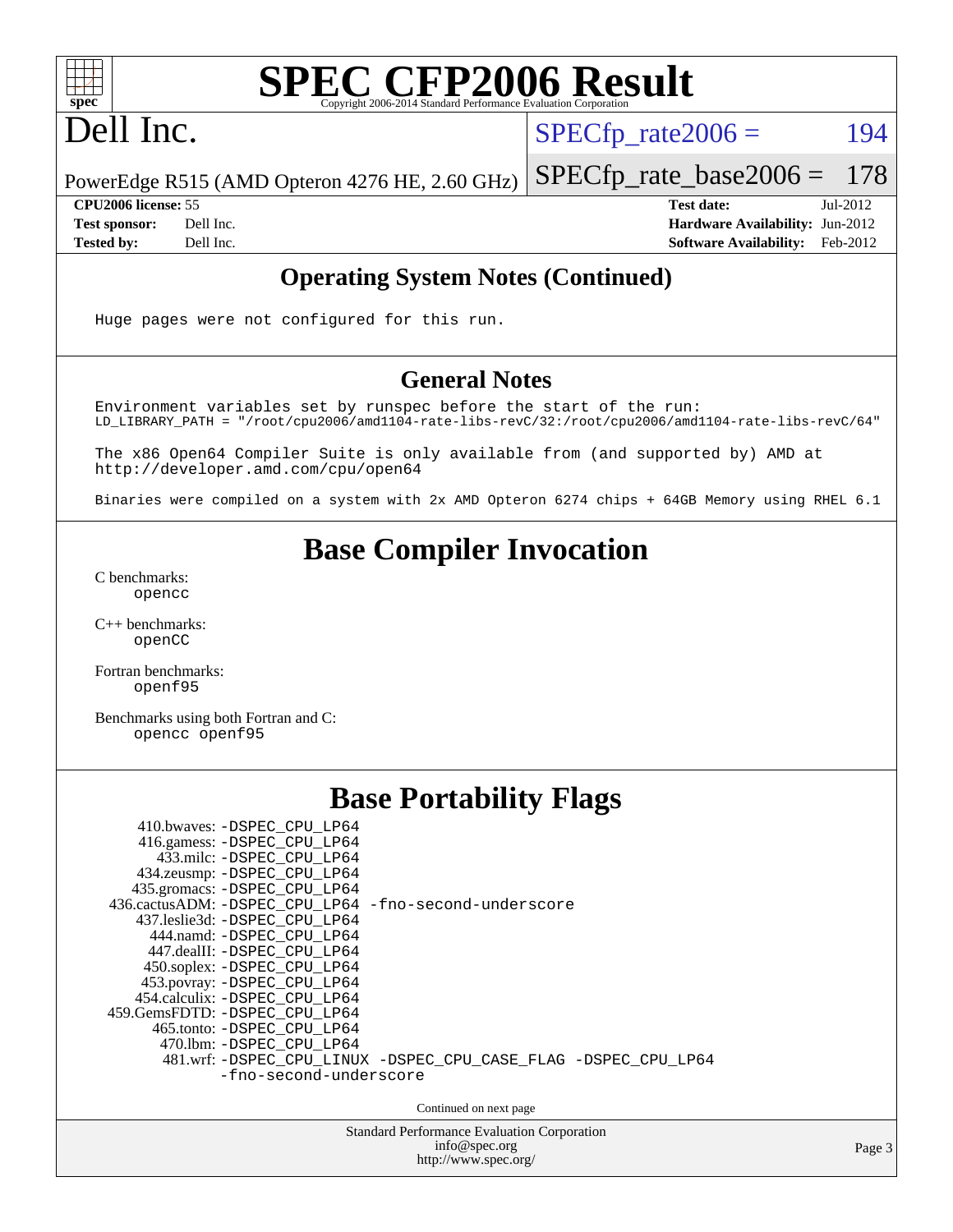## Dell Inc.

 $SPECTp\_rate2006 = 194$ 

PowerEdge R515 (AMD Opteron 4276 HE, 2.60 GHz)

[SPECfp\\_rate\\_base2006 =](http://www.spec.org/auto/cpu2006/Docs/result-fields.html#SPECfpratebase2006) 178

**[CPU2006 license:](http://www.spec.org/auto/cpu2006/Docs/result-fields.html#CPU2006license)** 55 **[Test date:](http://www.spec.org/auto/cpu2006/Docs/result-fields.html#Testdate)** Jul-2012 **[Test sponsor:](http://www.spec.org/auto/cpu2006/Docs/result-fields.html#Testsponsor)** Dell Inc. **[Hardware Availability:](http://www.spec.org/auto/cpu2006/Docs/result-fields.html#HardwareAvailability)** Jun-2012 **[Tested by:](http://www.spec.org/auto/cpu2006/Docs/result-fields.html#Testedby)** Dell Inc. **[Software Availability:](http://www.spec.org/auto/cpu2006/Docs/result-fields.html#SoftwareAvailability)** Feb-2012

## **[Base Portability Flags \(Continued\)](http://www.spec.org/auto/cpu2006/Docs/result-fields.html#BasePortabilityFlags)**

482.sphinx3: [-DSPEC\\_CPU\\_LP64](http://www.spec.org/cpu2006/results/res2012q3/cpu2006-20120730-23935.flags.html#suite_basePORTABILITY482_sphinx3_DSPEC_CPU_LP64)

## **[Base Optimization Flags](http://www.spec.org/auto/cpu2006/Docs/result-fields.html#BaseOptimizationFlags)**

[C benchmarks](http://www.spec.org/auto/cpu2006/Docs/result-fields.html#Cbenchmarks):

[-march=bdver1](http://www.spec.org/cpu2006/results/res2012q3/cpu2006-20120730-23935.flags.html#user_CCbase_F-march_fdb9f2653a6b3eaa60be4cf93a9ba5f3) [-Ofast](http://www.spec.org/cpu2006/results/res2012q3/cpu2006-20120730-23935.flags.html#user_CCbase_F-Ofast) [-OPT:malloc\\_alg=1](http://www.spec.org/cpu2006/results/res2012q3/cpu2006-20120730-23935.flags.html#user_CCbase_F-OPT:malloc_algorithm_58733815edefaa612c2ed769b716daa0) [-HP:bd=2m:heap=2m](http://www.spec.org/cpu2006/results/res2012q3/cpu2006-20120730-23935.flags.html#user_CCbase_F-HUGEPAGE_539c723a9f9bd1bd95cd839aeb740bae) [-IPA:plimit=8000](http://www.spec.org/cpu2006/results/res2012q3/cpu2006-20120730-23935.flags.html#user_CCbase_F-IPA:plimit_92cba83f3d47f09c7d5368fda93ddbd7) [-IPA:small\\_pu=100](http://www.spec.org/cpu2006/results/res2012q3/cpu2006-20120730-23935.flags.html#user_CCbase_F-IPA:small_pu_900a09767c6929d55c26ea3d32399996) [-mso](http://www.spec.org/cpu2006/results/res2012q3/cpu2006-20120730-23935.flags.html#user_CCbase_F-mso)

[C++ benchmarks:](http://www.spec.org/auto/cpu2006/Docs/result-fields.html#CXXbenchmarks)

[-march=bdver1](http://www.spec.org/cpu2006/results/res2012q3/cpu2006-20120730-23935.flags.html#user_CXXbase_F-march_fdb9f2653a6b3eaa60be4cf93a9ba5f3) [-Ofast](http://www.spec.org/cpu2006/results/res2012q3/cpu2006-20120730-23935.flags.html#user_CXXbase_F-Ofast) [-static](http://www.spec.org/cpu2006/results/res2012q3/cpu2006-20120730-23935.flags.html#user_CXXbase_F-static) [-CG:load\\_exe=0](http://www.spec.org/cpu2006/results/res2012q3/cpu2006-20120730-23935.flags.html#user_CXXbase_F-CG:load_exe_274d025dc8e91b4834366e9e44cd78e3) [-OPT:malloc\\_alg=1](http://www.spec.org/cpu2006/results/res2012q3/cpu2006-20120730-23935.flags.html#user_CXXbase_F-OPT:malloc_algorithm_58733815edefaa612c2ed769b716daa0) [-INLINE:aggressive=on](http://www.spec.org/cpu2006/results/res2012q3/cpu2006-20120730-23935.flags.html#user_CXXbase_F-INLINE:aggressive_e14807c0a1e56a6a83cb25ab07c7ae8a) [-HP:bd=2m:heap=2m](http://www.spec.org/cpu2006/results/res2012q3/cpu2006-20120730-23935.flags.html#user_CXXbase_F-HUGEPAGE_539c723a9f9bd1bd95cd839aeb740bae) [-D\\_\\_OPEN64\\_FAST\\_SET](http://www.spec.org/cpu2006/results/res2012q3/cpu2006-20120730-23935.flags.html#user_CXXbase_F-D__OPEN64_FAST_SET_294c6d8260f208640e5474aae24dc22e)

[Fortran benchmarks](http://www.spec.org/auto/cpu2006/Docs/result-fields.html#Fortranbenchmarks):

[-march=bdver1](http://www.spec.org/cpu2006/results/res2012q3/cpu2006-20120730-23935.flags.html#user_FCbase_F-march_fdb9f2653a6b3eaa60be4cf93a9ba5f3) [-Ofast](http://www.spec.org/cpu2006/results/res2012q3/cpu2006-20120730-23935.flags.html#user_FCbase_F-Ofast) [-LNO:blocking=off](http://www.spec.org/cpu2006/results/res2012q3/cpu2006-20120730-23935.flags.html#user_FCbase_F-LNO:blocking_806f5758a3ec85ed57cd5625787129f2) [-OPT:rsqrt=2](http://www.spec.org/cpu2006/results/res2012q3/cpu2006-20120730-23935.flags.html#user_FCbase_F-OPT:rsqrt_86267f9eadbaac77732db1e74eed7bf8) [-OPT:unroll\\_size=256](http://www.spec.org/cpu2006/results/res2012q3/cpu2006-20120730-23935.flags.html#user_FCbase_F-OPT:unroll_size_dfa492f42f50f580c3837c8b22d14f27) [-HP:bd=2m:heap=2m](http://www.spec.org/cpu2006/results/res2012q3/cpu2006-20120730-23935.flags.html#user_FCbase_F-HUGEPAGE_539c723a9f9bd1bd95cd839aeb740bae) [-mso](http://www.spec.org/cpu2006/results/res2012q3/cpu2006-20120730-23935.flags.html#user_FCbase_F-mso)

[Benchmarks using both Fortran and C](http://www.spec.org/auto/cpu2006/Docs/result-fields.html#BenchmarksusingbothFortranandC):

[-march=bdver1](http://www.spec.org/cpu2006/results/res2012q3/cpu2006-20120730-23935.flags.html#user_CC_FCbase_F-march_fdb9f2653a6b3eaa60be4cf93a9ba5f3) [-Ofast](http://www.spec.org/cpu2006/results/res2012q3/cpu2006-20120730-23935.flags.html#user_CC_FCbase_F-Ofast) [-OPT:malloc\\_alg=1](http://www.spec.org/cpu2006/results/res2012q3/cpu2006-20120730-23935.flags.html#user_CC_FCbase_F-OPT:malloc_algorithm_58733815edefaa612c2ed769b716daa0) [-HP:bd=2m:heap=2m](http://www.spec.org/cpu2006/results/res2012q3/cpu2006-20120730-23935.flags.html#user_CC_FCbase_F-HUGEPAGE_539c723a9f9bd1bd95cd839aeb740bae) [-IPA:plimit=8000](http://www.spec.org/cpu2006/results/res2012q3/cpu2006-20120730-23935.flags.html#user_CC_FCbase_F-IPA:plimit_92cba83f3d47f09c7d5368fda93ddbd7) [-IPA:small\\_pu=100](http://www.spec.org/cpu2006/results/res2012q3/cpu2006-20120730-23935.flags.html#user_CC_FCbase_F-IPA:small_pu_900a09767c6929d55c26ea3d32399996) [-mso](http://www.spec.org/cpu2006/results/res2012q3/cpu2006-20120730-23935.flags.html#user_CC_FCbase_F-mso) [-LNO:blocking=off](http://www.spec.org/cpu2006/results/res2012q3/cpu2006-20120730-23935.flags.html#user_CC_FCbase_F-LNO:blocking_806f5758a3ec85ed57cd5625787129f2) [-OPT:rsqrt=2](http://www.spec.org/cpu2006/results/res2012q3/cpu2006-20120730-23935.flags.html#user_CC_FCbase_F-OPT:rsqrt_86267f9eadbaac77732db1e74eed7bf8) [-OPT:unroll\\_size=256](http://www.spec.org/cpu2006/results/res2012q3/cpu2006-20120730-23935.flags.html#user_CC_FCbase_F-OPT:unroll_size_dfa492f42f50f580c3837c8b22d14f27)

## **[Peak Compiler Invocation](http://www.spec.org/auto/cpu2006/Docs/result-fields.html#PeakCompilerInvocation)**

[C benchmarks](http://www.spec.org/auto/cpu2006/Docs/result-fields.html#Cbenchmarks): [opencc](http://www.spec.org/cpu2006/results/res2012q3/cpu2006-20120730-23935.flags.html#user_CCpeak_Fopencc)

[C++ benchmarks:](http://www.spec.org/auto/cpu2006/Docs/result-fields.html#CXXbenchmarks) [openCC](http://www.spec.org/cpu2006/results/res2012q3/cpu2006-20120730-23935.flags.html#user_CXXpeak_FopenCC)

[Fortran benchmarks](http://www.spec.org/auto/cpu2006/Docs/result-fields.html#Fortranbenchmarks): [openf95](http://www.spec.org/cpu2006/results/res2012q3/cpu2006-20120730-23935.flags.html#user_FCpeak_Fopenf95)

[Benchmarks using both Fortran and C](http://www.spec.org/auto/cpu2006/Docs/result-fields.html#BenchmarksusingbothFortranandC): [opencc](http://www.spec.org/cpu2006/results/res2012q3/cpu2006-20120730-23935.flags.html#user_CC_FCpeak_Fopencc) [openf95](http://www.spec.org/cpu2006/results/res2012q3/cpu2006-20120730-23935.flags.html#user_CC_FCpeak_Fopenf95)

## **[Peak Portability Flags](http://www.spec.org/auto/cpu2006/Docs/result-fields.html#PeakPortabilityFlags)**

 410.bwaves: [-DSPEC\\_CPU\\_LP64](http://www.spec.org/cpu2006/results/res2012q3/cpu2006-20120730-23935.flags.html#suite_peakPORTABILITY410_bwaves_DSPEC_CPU_LP64) 416.gamess: [-DSPEC\\_CPU\\_LP64](http://www.spec.org/cpu2006/results/res2012q3/cpu2006-20120730-23935.flags.html#suite_peakPORTABILITY416_gamess_DSPEC_CPU_LP64) 433.milc: [-DSPEC\\_CPU\\_LP64](http://www.spec.org/cpu2006/results/res2012q3/cpu2006-20120730-23935.flags.html#suite_peakPORTABILITY433_milc_DSPEC_CPU_LP64) 434.zeusmp: [-DSPEC\\_CPU\\_LP64](http://www.spec.org/cpu2006/results/res2012q3/cpu2006-20120730-23935.flags.html#suite_peakPORTABILITY434_zeusmp_DSPEC_CPU_LP64) 435.gromacs: [-DSPEC\\_CPU\\_LP64](http://www.spec.org/cpu2006/results/res2012q3/cpu2006-20120730-23935.flags.html#suite_peakPORTABILITY435_gromacs_DSPEC_CPU_LP64) 436.cactusADM: [-DSPEC\\_CPU\\_LP64](http://www.spec.org/cpu2006/results/res2012q3/cpu2006-20120730-23935.flags.html#suite_peakPORTABILITY436_cactusADM_DSPEC_CPU_LP64) [-fno-second-underscore](http://www.spec.org/cpu2006/results/res2012q3/cpu2006-20120730-23935.flags.html#user_peakFPORTABILITY436_cactusADM_F-fno-second-underscore)

Continued on next page

Standard Performance Evaluation Corporation [info@spec.org](mailto:info@spec.org) <http://www.spec.org/>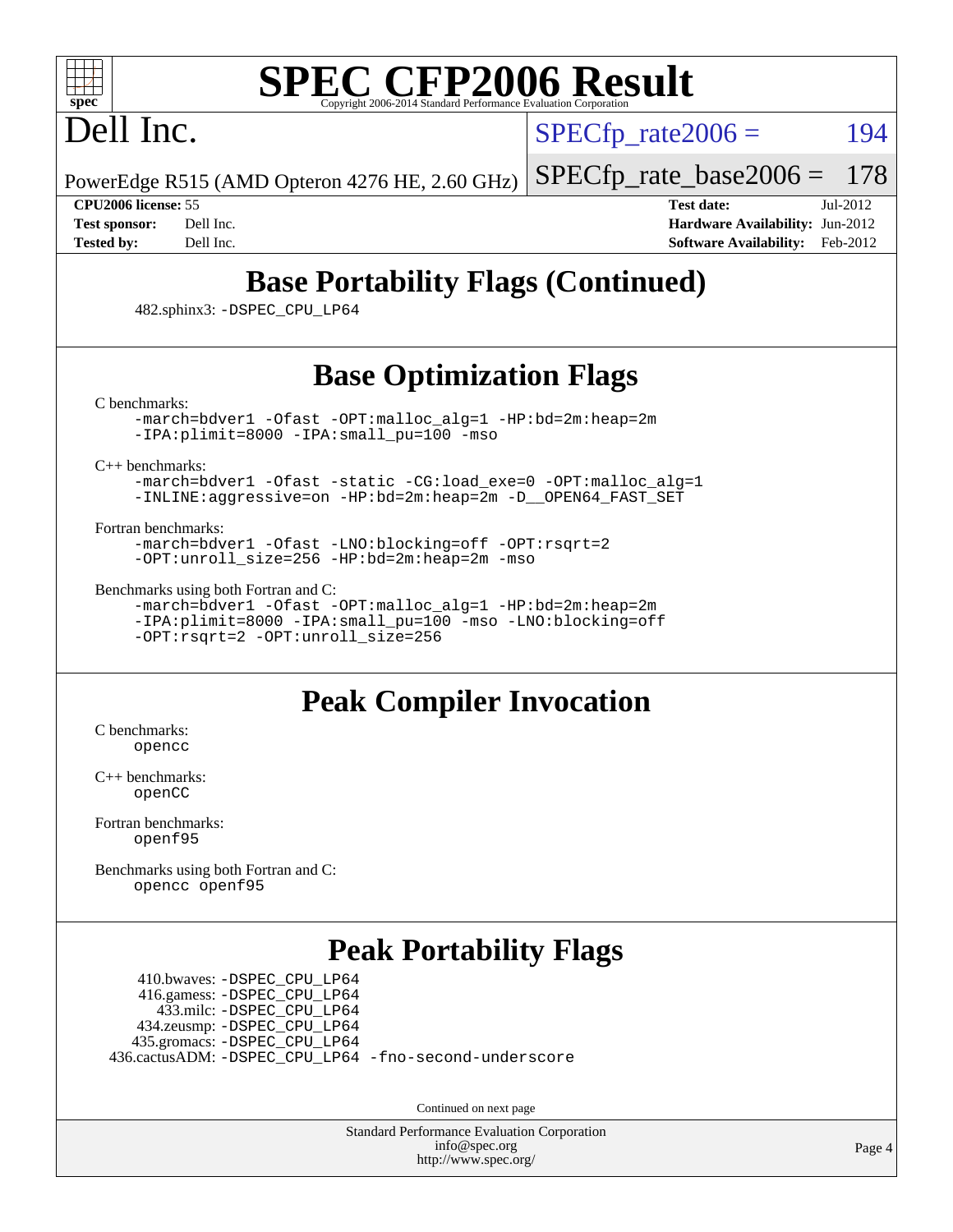

## Dell Inc.

 $SPECTp\_rate2006 = 194$ 

PowerEdge R515 (AMD Opteron 4276 HE, 2.60 GHz)

[SPECfp\\_rate\\_base2006 =](http://www.spec.org/auto/cpu2006/Docs/result-fields.html#SPECfpratebase2006) 178

**[CPU2006 license:](http://www.spec.org/auto/cpu2006/Docs/result-fields.html#CPU2006license)** 55 **[Test date:](http://www.spec.org/auto/cpu2006/Docs/result-fields.html#Testdate)** Jul-2012 **[Test sponsor:](http://www.spec.org/auto/cpu2006/Docs/result-fields.html#Testsponsor)** Dell Inc. **[Hardware Availability:](http://www.spec.org/auto/cpu2006/Docs/result-fields.html#HardwareAvailability)** Jun-2012 **[Tested by:](http://www.spec.org/auto/cpu2006/Docs/result-fields.html#Testedby)** Dell Inc. **[Software Availability:](http://www.spec.org/auto/cpu2006/Docs/result-fields.html#SoftwareAvailability)** Feb-2012

## **[Peak Portability Flags \(Continued\)](http://www.spec.org/auto/cpu2006/Docs/result-fields.html#PeakPortabilityFlags)**

 437.leslie3d: [-DSPEC\\_CPU\\_LP64](http://www.spec.org/cpu2006/results/res2012q3/cpu2006-20120730-23935.flags.html#suite_peakPORTABILITY437_leslie3d_DSPEC_CPU_LP64) 444.namd: [-DSPEC\\_CPU\\_LP64](http://www.spec.org/cpu2006/results/res2012q3/cpu2006-20120730-23935.flags.html#suite_peakPORTABILITY444_namd_DSPEC_CPU_LP64) 453.povray: [-DSPEC\\_CPU\\_LP64](http://www.spec.org/cpu2006/results/res2012q3/cpu2006-20120730-23935.flags.html#suite_peakPORTABILITY453_povray_DSPEC_CPU_LP64) 454.calculix: [-DSPEC\\_CPU\\_LP64](http://www.spec.org/cpu2006/results/res2012q3/cpu2006-20120730-23935.flags.html#suite_peakPORTABILITY454_calculix_DSPEC_CPU_LP64) 459.GemsFDTD: [-DSPEC\\_CPU\\_LP64](http://www.spec.org/cpu2006/results/res2012q3/cpu2006-20120730-23935.flags.html#suite_peakPORTABILITY459_GemsFDTD_DSPEC_CPU_LP64) 465.tonto: [-DSPEC\\_CPU\\_LP64](http://www.spec.org/cpu2006/results/res2012q3/cpu2006-20120730-23935.flags.html#suite_peakPORTABILITY465_tonto_DSPEC_CPU_LP64) 470.lbm: [-DSPEC\\_CPU\\_LP64](http://www.spec.org/cpu2006/results/res2012q3/cpu2006-20120730-23935.flags.html#suite_peakPORTABILITY470_lbm_DSPEC_CPU_LP64) 481.wrf: [-DSPEC\\_CPU\\_LINUX](http://www.spec.org/cpu2006/results/res2012q3/cpu2006-20120730-23935.flags.html#b481.wrf_peakPORTABILITY_DSPEC_CPU_LINUX) [-DSPEC\\_CPU\\_CASE\\_FLAG](http://www.spec.org/cpu2006/results/res2012q3/cpu2006-20120730-23935.flags.html#b481.wrf_peakPORTABILITY_DSPEC_CPU_CASE_FLAG) [-DSPEC\\_CPU\\_LP64](http://www.spec.org/cpu2006/results/res2012q3/cpu2006-20120730-23935.flags.html#suite_peakPORTABILITY481_wrf_DSPEC_CPU_LP64) [-fno-second-underscore](http://www.spec.org/cpu2006/results/res2012q3/cpu2006-20120730-23935.flags.html#user_peakFPORTABILITY481_wrf_F-fno-second-underscore) 482.sphinx3: [-DSPEC\\_CPU\\_LP64](http://www.spec.org/cpu2006/results/res2012q3/cpu2006-20120730-23935.flags.html#suite_peakPORTABILITY482_sphinx3_DSPEC_CPU_LP64)

## **[Peak Optimization Flags](http://www.spec.org/auto/cpu2006/Docs/result-fields.html#PeakOptimizationFlags)**

#### [C benchmarks](http://www.spec.org/auto/cpu2006/Docs/result-fields.html#Cbenchmarks):

 433.milc: [-march=bdver1](http://www.spec.org/cpu2006/results/res2012q3/cpu2006-20120730-23935.flags.html#user_peakCCLD433_milc_F-march_fdb9f2653a6b3eaa60be4cf93a9ba5f3) [-Ofast](http://www.spec.org/cpu2006/results/res2012q3/cpu2006-20120730-23935.flags.html#user_peakCOPTIMIZE433_milc_F-Ofast) [-CG:movnti=1](http://www.spec.org/cpu2006/results/res2012q3/cpu2006-20120730-23935.flags.html#user_peakCOPTIMIZE433_milc_F-CG:movnti_c5191dc1f6da57382570e339f0143b6b) [-CG:locs\\_best=on](http://www.spec.org/cpu2006/results/res2012q3/cpu2006-20120730-23935.flags.html#user_peakCOPTIMIZE433_milc_F-CG:locs_best_44bf6c0eb80ac6a9a061cf7622f6bbb4) [-HP:bdt=2m:heap=2m](http://www.spec.org/cpu2006/results/res2012q3/cpu2006-20120730-23935.flags.html#user_peakCOPTIMIZE433_milc_F-HUGEPAGE_855e97383b49831f390a2af16fe7202f) [-IPA:plimit=7000](http://www.spec.org/cpu2006/results/res2012q3/cpu2006-20120730-23935.flags.html#user_peakCOPTIMIZE433_milc_F-IPA:plimit_9ab6b7e2a03099d305c7c932a2b08e7b) [-IPA:callee\\_limit=1200](http://www.spec.org/cpu2006/results/res2012q3/cpu2006-20120730-23935.flags.html#user_peakCOPTIMIZE433_milc_F-IPA:callee_limit_84570d230861a5f7e1ef8b9d520820bd) [-OPT:struct\\_array\\_copy=2](http://www.spec.org/cpu2006/results/res2012q3/cpu2006-20120730-23935.flags.html#user_peakCOPTIMIZE433_milc_F-OPT:struct_array_copy_974d2ad8eca78b540f82de85c2718c76) [-OPT:alias=field\\_sensitive](http://www.spec.org/cpu2006/results/res2012q3/cpu2006-20120730-23935.flags.html#user_peakCOPTIMIZE433_milc_F-OPT:alias_5e8b0b9ccca45811fc77b81277beeeb6) [-mso](http://www.spec.org/cpu2006/results/res2012q3/cpu2006-20120730-23935.flags.html#user_peakCOPTIMIZE433_milc_F-mso)

 470.lbm: [-march=bdver1](http://www.spec.org/cpu2006/results/res2012q3/cpu2006-20120730-23935.flags.html#user_peakCCLD470_lbm_F-march_fdb9f2653a6b3eaa60be4cf93a9ba5f3) [-Ofast](http://www.spec.org/cpu2006/results/res2012q3/cpu2006-20120730-23935.flags.html#user_peakCOPTIMIZE470_lbm_F-Ofast) [-CG:cmp\\_peep=on](http://www.spec.org/cpu2006/results/res2012q3/cpu2006-20120730-23935.flags.html#user_peakCOPTIMIZE470_lbm_F-CG:cmp_peep_ab90c979e95bee1f1f617a32622424ed) [-OPT:unroll\\_times\\_max=8](http://www.spec.org/cpu2006/results/res2012q3/cpu2006-20120730-23935.flags.html#user_peakCOPTIMIZE470_lbm_F-OPT:unroll_times_max_1ad8852298ca2c36a68b2d007aae0e22) [-OPT:unroll\\_size=256](http://www.spec.org/cpu2006/results/res2012q3/cpu2006-20120730-23935.flags.html#user_peakCOPTIMIZE470_lbm_F-OPT:unroll_size_dfa492f42f50f580c3837c8b22d14f27) [-OPT:unroll\\_level=2](http://www.spec.org/cpu2006/results/res2012q3/cpu2006-20120730-23935.flags.html#user_peakCOPTIMIZE470_lbm_F-OPT:unroll_level_2cd767e66711a193dd7aad8ffe1e4d20) [-OPT:keep\\_ext=on](http://www.spec.org/cpu2006/results/res2012q3/cpu2006-20120730-23935.flags.html#user_peakCOPTIMIZE470_lbm_F-OPT:keep_ext_4dbb9969188886aadf10437ce9577910) [-HP:bdt=2m:heap=2m](http://www.spec.org/cpu2006/results/res2012q3/cpu2006-20120730-23935.flags.html#user_peakCOPTIMIZE470_lbm_F-HUGEPAGE_855e97383b49831f390a2af16fe7202f) [-IPA:plimit=8000](http://www.spec.org/cpu2006/results/res2012q3/cpu2006-20120730-23935.flags.html#user_peakCOPTIMIZE470_lbm_F-IPA:plimit_92cba83f3d47f09c7d5368fda93ddbd7) [-IPA:small\\_pu=100](http://www.spec.org/cpu2006/results/res2012q3/cpu2006-20120730-23935.flags.html#user_peakCOPTIMIZE470_lbm_F-IPA:small_pu_900a09767c6929d55c26ea3d32399996) [-mso](http://www.spec.org/cpu2006/results/res2012q3/cpu2006-20120730-23935.flags.html#user_peakCOPTIMIZE470_lbm_F-mso)

 482.sphinx3: [-march=bdver1](http://www.spec.org/cpu2006/results/res2012q3/cpu2006-20120730-23935.flags.html#user_peakCCLD482_sphinx3_F-march_fdb9f2653a6b3eaa60be4cf93a9ba5f3) [-fb\\_create fbdata](http://www.spec.org/cpu2006/results/res2012q3/cpu2006-20120730-23935.flags.html#user_peakPASS1_CFLAGSPASS1_LDFLAGS482_sphinx3_F-fb_create_filename)(pass 1) [-fb\\_opt fbdata](http://www.spec.org/cpu2006/results/res2012q3/cpu2006-20120730-23935.flags.html#user_peakPASS2_CFLAGSPASS2_LDFLAGS482_sphinx3_F-fb_opt_filename)(pass 2) [-Ofast](http://www.spec.org/cpu2006/results/res2012q3/cpu2006-20120730-23935.flags.html#user_peakCOPTIMIZE482_sphinx3_F-Ofast) [-IPA:plimit=1000](http://www.spec.org/cpu2006/results/res2012q3/cpu2006-20120730-23935.flags.html#user_peakCOPTIMIZE482_sphinx3_F-IPA:plimit_a21635e8c676b861cbb49424034e8738) [-OPT:malloc\\_alg=2](http://www.spec.org/cpu2006/results/res2012q3/cpu2006-20120730-23935.flags.html#user_peakCOPTIMIZE482_sphinx3_F-OPT:malloc_algorithm_e62903d0840423b2a5cd674766328c33) [-CG:cmp\\_peep=on](http://www.spec.org/cpu2006/results/res2012q3/cpu2006-20120730-23935.flags.html#user_peakCOPTIMIZE482_sphinx3_F-CG:cmp_peep_ab90c979e95bee1f1f617a32622424ed) [-CG:local\\_sched\\_alg=2](http://www.spec.org/cpu2006/results/res2012q3/cpu2006-20120730-23935.flags.html#user_peakCOPTIMIZE482_sphinx3_F-CG:local_sched_alg_7e9cde87db6e5e7117cdd873e1f958ca) [-CG:p2align=0](http://www.spec.org/cpu2006/results/res2012q3/cpu2006-20120730-23935.flags.html#user_peakCOPTIMIZE482_sphinx3_F-CG:p2align_f0b0486d75f2be7d5254cfc84ff9845e) [-INLINE:aggressive=on](http://www.spec.org/cpu2006/results/res2012q3/cpu2006-20120730-23935.flags.html#user_peakCOPTIMIZE482_sphinx3_F-INLINE:aggressive_e14807c0a1e56a6a83cb25ab07c7ae8a) [-LNO:prefetch=2](http://www.spec.org/cpu2006/results/res2012q3/cpu2006-20120730-23935.flags.html#user_peakCOPTIMIZE482_sphinx3_F-LNO:prefetch_9aee81855ba0592a3c8a40ba7b041143) [-LNO:prefetch\\_ahead=4](http://www.spec.org/cpu2006/results/res2012q3/cpu2006-20120730-23935.flags.html#user_peakCOPTIMIZE482_sphinx3_F-LNO:prefetch_ahead_8c6859a25238ee4458253845ce09b91d) [-mso](http://www.spec.org/cpu2006/results/res2012q3/cpu2006-20120730-23935.flags.html#user_peakCOPTIMIZE482_sphinx3_F-mso)

#### [C++ benchmarks:](http://www.spec.org/auto/cpu2006/Docs/result-fields.html#CXXbenchmarks)

 444.namd: [-march=bdver1](http://www.spec.org/cpu2006/results/res2012q3/cpu2006-20120730-23935.flags.html#user_peakCXXLD444_namd_F-march_fdb9f2653a6b3eaa60be4cf93a9ba5f3) [-fb\\_create fbdata](http://www.spec.org/cpu2006/results/res2012q3/cpu2006-20120730-23935.flags.html#user_peakPASS1_CXXFLAGSPASS1_LDFLAGS444_namd_F-fb_create_filename)(pass 1) [-fb\\_opt fbdata](http://www.spec.org/cpu2006/results/res2012q3/cpu2006-20120730-23935.flags.html#user_peakPASS2_CXXFLAGSPASS2_LDFLAGS444_namd_F-fb_opt_filename)(pass 2) [-Ofast](http://www.spec.org/cpu2006/results/res2012q3/cpu2006-20120730-23935.flags.html#user_peakCXXOPTIMIZE444_namd_F-Ofast) [-IPA:plimit=3000](http://www.spec.org/cpu2006/results/res2012q3/cpu2006-20120730-23935.flags.html#user_peakCXXOPTIMIZE444_namd_F-IPA:plimit_1271b34fa8b6ba660886afb001b0afe7) [-LNO:ignore\\_feedback=off](http://www.spec.org/cpu2006/results/res2012q3/cpu2006-20120730-23935.flags.html#user_peakCXXOPTIMIZE444_namd_F-LNO:ignore_feedback_1d6d06f39185b277a955c10dfd0a9a73) [-CG:local\\_sched\\_alg=2](http://www.spec.org/cpu2006/results/res2012q3/cpu2006-20120730-23935.flags.html#user_peakCXXOPTIMIZE444_namd_F-CG:local_sched_alg_7e9cde87db6e5e7117cdd873e1f958ca) [-CG:load\\_exe=0](http://www.spec.org/cpu2006/results/res2012q3/cpu2006-20120730-23935.flags.html#user_peakCXXOPTIMIZE444_namd_F-CG:load_exe_274d025dc8e91b4834366e9e44cd78e3) [-OPT:unroll\\_size=256](http://www.spec.org/cpu2006/results/res2012q3/cpu2006-20120730-23935.flags.html#user_peakCXXOPTIMIZE444_namd_F-OPT:unroll_size_dfa492f42f50f580c3837c8b22d14f27) [-fno-exceptions](http://www.spec.org/cpu2006/results/res2012q3/cpu2006-20120730-23935.flags.html#user_peakCXXOPTIMIZE444_namd_F-fexceptions) [-HP:bdt=2m:heap=2m](http://www.spec.org/cpu2006/results/res2012q3/cpu2006-20120730-23935.flags.html#user_peakCXXOPTIMIZE444_namd_F-HUGEPAGE_855e97383b49831f390a2af16fe7202f)

 447.dealII: [-march=bdver1](http://www.spec.org/cpu2006/results/res2012q3/cpu2006-20120730-23935.flags.html#user_peakCXXLD447_dealII_F-march_fdb9f2653a6b3eaa60be4cf93a9ba5f3) [-Ofast](http://www.spec.org/cpu2006/results/res2012q3/cpu2006-20120730-23935.flags.html#user_peakCXXOPTIMIZE447_dealII_F-Ofast) [-D\\_\\_OPEN64\\_FAST\\_SET](http://www.spec.org/cpu2006/results/res2012q3/cpu2006-20120730-23935.flags.html#user_peakCXXOPTIMIZE447_dealII_F-D__OPEN64_FAST_SET_294c6d8260f208640e5474aae24dc22e) [-static](http://www.spec.org/cpu2006/results/res2012q3/cpu2006-20120730-23935.flags.html#user_peakCXXOPTIMIZE447_dealII_F-static) [-INLINE:aggressive=on](http://www.spec.org/cpu2006/results/res2012q3/cpu2006-20120730-23935.flags.html#user_peakCXXOPTIMIZE447_dealII_F-INLINE:aggressive_e14807c0a1e56a6a83cb25ab07c7ae8a) [-LNO:opt=0](http://www.spec.org/cpu2006/results/res2012q3/cpu2006-20120730-23935.flags.html#user_peakCXXOPTIMIZE447_dealII_F-LNO:opt_b91e8b13d06f45039299c6496cc69a5f) [-LNO:simd=0](http://www.spec.org/cpu2006/results/res2012q3/cpu2006-20120730-23935.flags.html#user_peakCXXOPTIMIZE447_dealII_F-LNO:simd_fe5269a1a2b4239f5b10f7374245fa5e) [-fno-emit-exceptions](http://www.spec.org/cpu2006/results/res2012q3/cpu2006-20120730-23935.flags.html#user_peakCXXOPTIMIZE447_dealII_F-fno-emit-exceptions) [-m32](http://www.spec.org/cpu2006/results/res2012q3/cpu2006-20120730-23935.flags.html#user_peakCXXOPTIMIZE447_dealII_F-m32) [-OPT:unroll\\_times\\_max=8](http://www.spec.org/cpu2006/results/res2012q3/cpu2006-20120730-23935.flags.html#user_peakCXXOPTIMIZE447_dealII_F-OPT:unroll_times_max_1ad8852298ca2c36a68b2d007aae0e22) [-OPT:unroll\\_size=256](http://www.spec.org/cpu2006/results/res2012q3/cpu2006-20120730-23935.flags.html#user_peakCXXOPTIMIZE447_dealII_F-OPT:unroll_size_dfa492f42f50f580c3837c8b22d14f27) [-OPT:unroll\\_level=2](http://www.spec.org/cpu2006/results/res2012q3/cpu2006-20120730-23935.flags.html#user_peakCXXOPTIMIZE447_dealII_F-OPT:unroll_level_2cd767e66711a193dd7aad8ffe1e4d20) [-HP:bdt=2m:heap=2m](http://www.spec.org/cpu2006/results/res2012q3/cpu2006-20120730-23935.flags.html#user_peakCXXOPTIMIZE447_dealII_F-HUGEPAGE_855e97383b49831f390a2af16fe7202f) [-GRA:unspill=on](http://www.spec.org/cpu2006/results/res2012q3/cpu2006-20120730-23935.flags.html#user_peakCXXOPTIMIZE447_dealII_F-GRA:unspill_1a6c98043856890311246be72b057593) [-CG:cmp\\_peep=on](http://www.spec.org/cpu2006/results/res2012q3/cpu2006-20120730-23935.flags.html#user_peakCXXOPTIMIZE447_dealII_F-CG:cmp_peep_ab90c979e95bee1f1f617a32622424ed) [-CG:movext\\_icmp=off](http://www.spec.org/cpu2006/results/res2012q3/cpu2006-20120730-23935.flags.html#user_peakCXXOPTIMIZE447_dealII_F-CG:movext_icmp_460c980612b8c1bf4cfe85e9a0188f7b) [-TENV:frame\\_pointer=off](http://www.spec.org/cpu2006/results/res2012q3/cpu2006-20120730-23935.flags.html#user_peakCXXOPTIMIZE447_dealII_F-TENV:frame_pointer_2e92068e13bfe2cecb58286df627594f)

```
 450.soplex: -march=bdver1 -fb_create fbdata(pass 1)
-fb_opt fbdata(pass 2) -O3 -LNO:ignore_feedback=off
-INLINE:aggressive=on -OPT:RO=1 -OPT:IEEE_arith=3
-OPT:IEEE_NaN_Inf=off -OPT:fold_unsigned_relops=on
```
Continued on next page

```
Standard Performance Evaluation Corporation
      info@spec.org
   http://www.spec.org/
```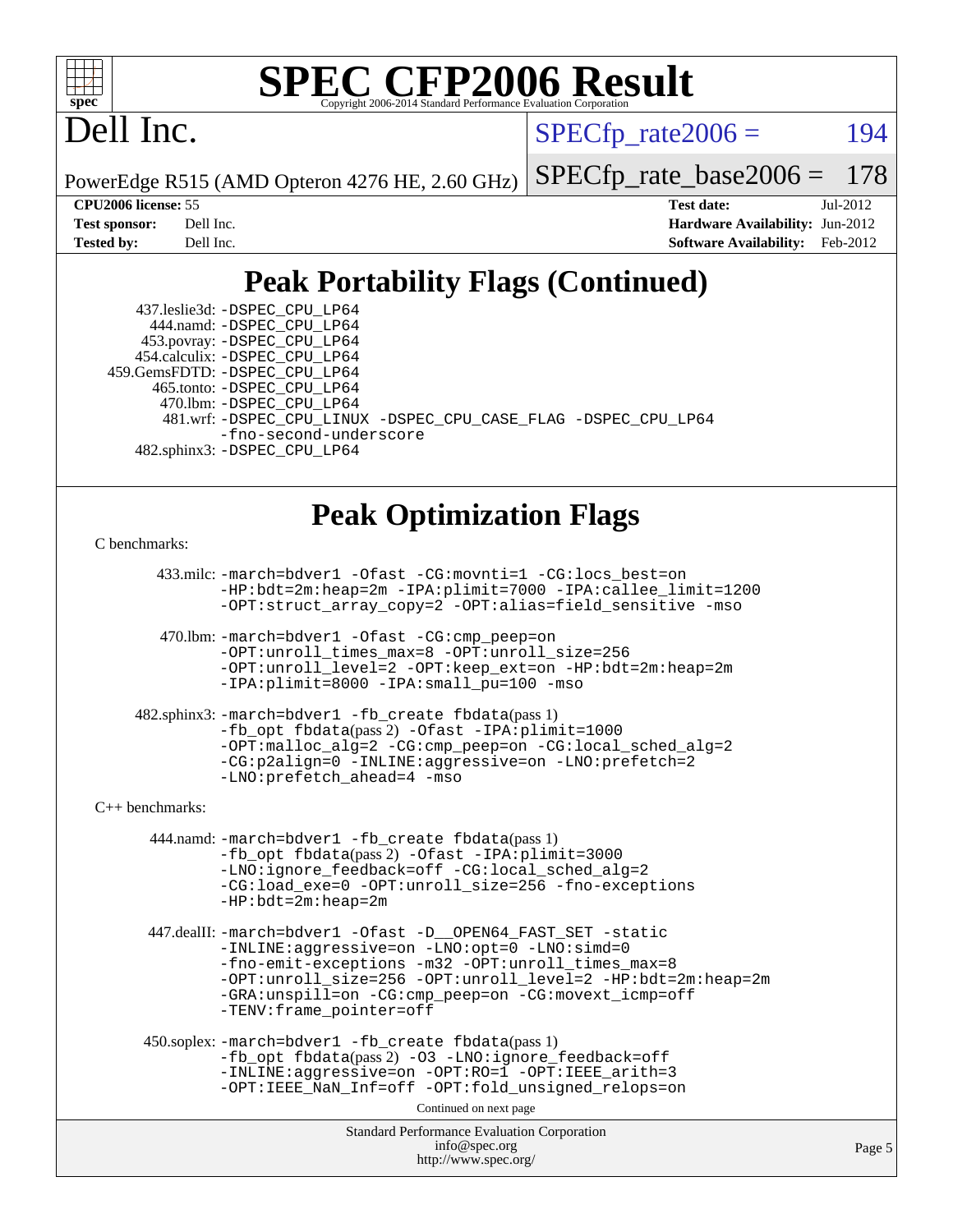Dell Inc.

 $SPECTp\_rate2006 = 194$ 

PowerEdge R515 (AMD Opteron 4276 HE, 2.60 GHz) [SPECfp\\_rate\\_base2006 =](http://www.spec.org/auto/cpu2006/Docs/result-fields.html#SPECfpratebase2006) 178

**[CPU2006 license:](http://www.spec.org/auto/cpu2006/Docs/result-fields.html#CPU2006license)** 55 **[Test date:](http://www.spec.org/auto/cpu2006/Docs/result-fields.html#Testdate)** Jul-2012 **[Test sponsor:](http://www.spec.org/auto/cpu2006/Docs/result-fields.html#Testsponsor)** Dell Inc. **[Hardware Availability:](http://www.spec.org/auto/cpu2006/Docs/result-fields.html#HardwareAvailability)** Jun-2012 **[Tested by:](http://www.spec.org/auto/cpu2006/Docs/result-fields.html#Testedby)** Dell Inc. **[Software Availability:](http://www.spec.org/auto/cpu2006/Docs/result-fields.html#SoftwareAvailability)** Feb-2012

## **[Peak Optimization Flags \(Continued\)](http://www.spec.org/auto/cpu2006/Docs/result-fields.html#PeakOptimizationFlags)**

 450.soplex (continued): [-fno-exceptions](http://www.spec.org/cpu2006/results/res2012q3/cpu2006-20120730-23935.flags.html#user_peakCXXOPTIMIZE450_soplex_F-fexceptions) [-CG:p2align=0](http://www.spec.org/cpu2006/results/res2012q3/cpu2006-20120730-23935.flags.html#user_peakCXXOPTIMIZE450_soplex_F-CG:p2align_f0b0486d75f2be7d5254cfc84ff9845e) [-m32](http://www.spec.org/cpu2006/results/res2012q3/cpu2006-20120730-23935.flags.html#user_peakCXXOPTIMIZE450_soplex_F-m32) [-HP:bdt=2m:heap=2m](http://www.spec.org/cpu2006/results/res2012q3/cpu2006-20120730-23935.flags.html#user_peakCXXOPTIMIZE450_soplex_F-HUGEPAGE_855e97383b49831f390a2af16fe7202f) [-WOPT:sib=on](http://www.spec.org/cpu2006/results/res2012q3/cpu2006-20120730-23935.flags.html#user_peakCXXOPTIMIZE450_soplex_F-WOPT:sib_922e769c7f0e2d4dff1b4919612a4b7b) 453.povray: [-march=bdver1](http://www.spec.org/cpu2006/results/res2012q3/cpu2006-20120730-23935.flags.html#user_peakCXXLD453_povray_F-march_fdb9f2653a6b3eaa60be4cf93a9ba5f3) [-fb\\_create fbdata](http://www.spec.org/cpu2006/results/res2012q3/cpu2006-20120730-23935.flags.html#user_peakPASS1_CXXFLAGSPASS1_LDFLAGS453_povray_F-fb_create_filename)(pass 1) [-fb\\_opt fbdata](http://www.spec.org/cpu2006/results/res2012q3/cpu2006-20120730-23935.flags.html#user_peakPASS2_CXXFLAGSPASS2_LDFLAGS453_povray_F-fb_opt_filename)(pass 2) [-Ofast](http://www.spec.org/cpu2006/results/res2012q3/cpu2006-20120730-23935.flags.html#user_peakCXXOPTIMIZE453_povray_F-Ofast) [-CG:pre\\_local\\_sched=off](http://www.spec.org/cpu2006/results/res2012q3/cpu2006-20120730-23935.flags.html#user_peakCXXOPTIMIZE453_povray_F-CG:pre_local_sched_7bb173f1e7fa183e34a713f624fd3d48) [-CG:p2align=0](http://www.spec.org/cpu2006/results/res2012q3/cpu2006-20120730-23935.flags.html#user_peakCXXOPTIMIZE453_povray_F-CG:p2align_f0b0486d75f2be7d5254cfc84ff9845e) [-CG:p2align\\_split=on](http://www.spec.org/cpu2006/results/res2012q3/cpu2006-20120730-23935.flags.html#user_peakCXXOPTIMIZE453_povray_F-CG:p2align_split_d3c870c09536e0050f2c4511144583c6) [-CG:dsched=on](http://www.spec.org/cpu2006/results/res2012q3/cpu2006-20120730-23935.flags.html#user_peakCXXOPTIMIZE453_povray_F-CG:dsched_25fd6bf9b1a971fa5ea06b24e400231d) [-INLINE:aggressive=on](http://www.spec.org/cpu2006/results/res2012q3/cpu2006-20120730-23935.flags.html#user_peakCXXOPTIMIZE453_povray_F-INLINE:aggressive_e14807c0a1e56a6a83cb25ab07c7ae8a) [-HP:bd=2m:heap=2m](http://www.spec.org/cpu2006/results/res2012q3/cpu2006-20120730-23935.flags.html#user_peakCXXOPTIMIZE453_povray_F-HUGEPAGE_539c723a9f9bd1bd95cd839aeb740bae) [-OPT:transform=2](http://www.spec.org/cpu2006/results/res2012q3/cpu2006-20120730-23935.flags.html#user_peakCXXOPTIMIZE453_povray_F-OPT:transform_77d6ba2bcf219650ff666b5f6fc3337f) [-OPT:alias=disjoint](http://www.spec.org/cpu2006/results/res2012q3/cpu2006-20120730-23935.flags.html#user_peakCXXOPTIMIZE453_povray_F-OPT:alias_af85d624bc8c113f27b06a81a9df063d) [-WOPT:aggcm=0](http://www.spec.org/cpu2006/results/res2012q3/cpu2006-20120730-23935.flags.html#user_peakCXXOPTIMIZE453_povray_F-WOPT:aggcm_b337dc970a129b82f6cf4a641df841eb) [Fortran benchmarks](http://www.spec.org/auto/cpu2006/Docs/result-fields.html#Fortranbenchmarks): 410.bwaves: [-march=bdver1](http://www.spec.org/cpu2006/results/res2012q3/cpu2006-20120730-23935.flags.html#user_peakFCLD410_bwaves_F-march_fdb9f2653a6b3eaa60be4cf93a9ba5f3) [-fb\\_create fbdata](http://www.spec.org/cpu2006/results/res2012q3/cpu2006-20120730-23935.flags.html#user_peakPASS1_FFLAGSPASS1_LDFLAGS410_bwaves_F-fb_create_filename)(pass 1) [-fb\\_opt fbdata](http://www.spec.org/cpu2006/results/res2012q3/cpu2006-20120730-23935.flags.html#user_peakPASS2_FFLAGSPASS2_LDFLAGS410_bwaves_F-fb_opt_filename)(pass 2) [-Ofast](http://www.spec.org/cpu2006/results/res2012q3/cpu2006-20120730-23935.flags.html#user_peakFOPTIMIZE410_bwaves_F-Ofast) [-OPT:Ofast](http://www.spec.org/cpu2006/results/res2012q3/cpu2006-20120730-23935.flags.html#user_peakFOPTIMIZE410_bwaves_F-OPT:Ofast) [-OPT:treeheight=on](http://www.spec.org/cpu2006/results/res2012q3/cpu2006-20120730-23935.flags.html#user_peakFOPTIMIZE410_bwaves_F-OPT:treeheight_cfc70e9aefb9f92101ba198ff7377f7c) [-LNO:blocking=off](http://www.spec.org/cpu2006/results/res2012q3/cpu2006-20120730-23935.flags.html#user_peakFOPTIMIZE410_bwaves_F-LNO:blocking_806f5758a3ec85ed57cd5625787129f2) [-LNO:ignore\\_feedback=off](http://www.spec.org/cpu2006/results/res2012q3/cpu2006-20120730-23935.flags.html#user_peakFOPTIMIZE410_bwaves_F-LNO:ignore_feedback_1d6d06f39185b277a955c10dfd0a9a73) [-LNO:fu=4](http://www.spec.org/cpu2006/results/res2012q3/cpu2006-20120730-23935.flags.html#user_peakFOPTIMIZE410_bwaves_F-LNO:full_unroll_1b24e063ced7eac4cde39ed4795d4acc) [-LNO:loop\\_model\\_simd=on](http://www.spec.org/cpu2006/results/res2012q3/cpu2006-20120730-23935.flags.html#user_peakFOPTIMIZE410_bwaves_F-LNO:loop_model_simd_3cf34eca93fb340105f75f1c09e0ffcf) [-LNO:simd\\_rm\\_unity\\_remainder=on](http://www.spec.org/cpu2006/results/res2012q3/cpu2006-20120730-23935.flags.html#user_peakFOPTIMIZE410_bwaves_F-LNO:simd_rm_unity_remainder_167c8b757674ca9cdefbef1e9aa40ef1) [-WOPT:aggstr=0](http://www.spec.org/cpu2006/results/res2012q3/cpu2006-20120730-23935.flags.html#user_peakFOPTIMIZE410_bwaves_F-WOPT:aggstr_e9f678663e612582e440992a3901d0b4) [-HP:bdt=2m:heap=2m](http://www.spec.org/cpu2006/results/res2012q3/cpu2006-20120730-23935.flags.html#user_peakFOPTIMIZE410_bwaves_F-HUGEPAGE_855e97383b49831f390a2af16fe7202f) [-CG:cmp\\_peep=on](http://www.spec.org/cpu2006/results/res2012q3/cpu2006-20120730-23935.flags.html#user_peakFOPTIMIZE410_bwaves_F-CG:cmp_peep_ab90c979e95bee1f1f617a32622424ed) 416.gamess: [-march=bdver1](http://www.spec.org/cpu2006/results/res2012q3/cpu2006-20120730-23935.flags.html#user_peakFCLD416_gamess_F-march_fdb9f2653a6b3eaa60be4cf93a9ba5f3) [-fb\\_create fbdata](http://www.spec.org/cpu2006/results/res2012q3/cpu2006-20120730-23935.flags.html#user_peakPASS1_FFLAGSPASS1_LDFLAGS416_gamess_F-fb_create_filename)(pass 1) [-fb\\_opt fbdata](http://www.spec.org/cpu2006/results/res2012q3/cpu2006-20120730-23935.flags.html#user_peakPASS2_FFLAGSPASS2_LDFLAGS416_gamess_F-fb_opt_filename)(pass 2) [-O3](http://www.spec.org/cpu2006/results/res2012q3/cpu2006-20120730-23935.flags.html#user_peakFOPTIMIZE416_gamess_F-O3) [-LNO:fu=6](http://www.spec.org/cpu2006/results/res2012q3/cpu2006-20120730-23935.flags.html#user_peakFOPTIMIZE416_gamess_F-LNO:full_unroll_3286c2d175e5cd3c391f9ebb1917057c) [-LNO:blocking=0](http://www.spec.org/cpu2006/results/res2012q3/cpu2006-20120730-23935.flags.html#user_peakFOPTIMIZE416_gamess_F-LNO:blocking_f05bf6a7a6c1d0fdc72c448778ff5994) [-LNO:simd=0](http://www.spec.org/cpu2006/results/res2012q3/cpu2006-20120730-23935.flags.html#user_peakFOPTIMIZE416_gamess_F-LNO:simd_fe5269a1a2b4239f5b10f7374245fa5e) [-OPT:Ofast](http://www.spec.org/cpu2006/results/res2012q3/cpu2006-20120730-23935.flags.html#user_peakFOPTIMIZE416_gamess_F-OPT:Ofast) [-OPT:ro=3](http://www.spec.org/cpu2006/results/res2012q3/cpu2006-20120730-23935.flags.html#user_peakFOPTIMIZE416_gamess_F-OPT:ro_df424ac2b688fef46f512566ef2e1c44) [-OPT:unroll\\_size=256](http://www.spec.org/cpu2006/results/res2012q3/cpu2006-20120730-23935.flags.html#user_peakFOPTIMIZE416_gamess_F-OPT:unroll_size_dfa492f42f50f580c3837c8b22d14f27) [-OPT:unroll\\_times\\_max=2](http://www.spec.org/cpu2006/results/res2012q3/cpu2006-20120730-23935.flags.html#user_peakFOPTIMIZE416_gamess_F-OPT:unroll_times_max_3bd972bae0d5d80e86ed58378fb48c02) [-CG:local\\_sched\\_alg=1](http://www.spec.org/cpu2006/results/res2012q3/cpu2006-20120730-23935.flags.html#user_peakFOPTIMIZE416_gamess_F-CG:local_sched_alg_2175ca61f1a2717f1ec57b14995b9e7a) [-HP:bdt=2m:heap=2m](http://www.spec.org/cpu2006/results/res2012q3/cpu2006-20120730-23935.flags.html#user_peakFOPTIMIZE416_gamess_F-HUGEPAGE_855e97383b49831f390a2af16fe7202f) [-WOPT:sib=on](http://www.spec.org/cpu2006/results/res2012q3/cpu2006-20120730-23935.flags.html#user_peakFOPTIMIZE416_gamess_F-WOPT:sib_922e769c7f0e2d4dff1b4919612a4b7b) 434.zeusmp: [-march=bdver1](http://www.spec.org/cpu2006/results/res2012q3/cpu2006-20120730-23935.flags.html#user_peakFCLD434_zeusmp_F-march_fdb9f2653a6b3eaa60be4cf93a9ba5f3) [-Ofast](http://www.spec.org/cpu2006/results/res2012q3/cpu2006-20120730-23935.flags.html#user_peakFOPTIMIZE434_zeusmp_F-Ofast) [-LNO:blocking=off](http://www.spec.org/cpu2006/results/res2012q3/cpu2006-20120730-23935.flags.html#user_peakFOPTIMIZE434_zeusmp_F-LNO:blocking_806f5758a3ec85ed57cd5625787129f2) [-LNO:interchange=off](http://www.spec.org/cpu2006/results/res2012q3/cpu2006-20120730-23935.flags.html#user_peakFOPTIMIZE434_zeusmp_F-LNO:interchange_57130197a319ddd7676aad2280bcb1be) [-IPA:plimit=1500](http://www.spec.org/cpu2006/results/res2012q3/cpu2006-20120730-23935.flags.html#user_peakFOPTIMIZE434_zeusmp_F-IPA:plimit_5b3b8bfa9af4885eba17b689e05d6f59) [-HP:bdt=2m:heap=2m](http://www.spec.org/cpu2006/results/res2012q3/cpu2006-20120730-23935.flags.html#user_peakFOPTIMIZE434_zeusmp_F-HUGEPAGE_855e97383b49831f390a2af16fe7202f) 437.leslie3d: [-march=bdver1](http://www.spec.org/cpu2006/results/res2012q3/cpu2006-20120730-23935.flags.html#user_peakFCLD437_leslie3d_F-march_fdb9f2653a6b3eaa60be4cf93a9ba5f3) [-Ofast](http://www.spec.org/cpu2006/results/res2012q3/cpu2006-20120730-23935.flags.html#user_peakFOPTIMIZE437_leslie3d_F-Ofast) [-CG:pre\\_minreg\\_level=2](http://www.spec.org/cpu2006/results/res2012q3/cpu2006-20120730-23935.flags.html#user_peakFOPTIMIZE437_leslie3d_F-CG:pre_minreg_level_7a4f6ecddb7c61e5a5fb2e3c8bb4dd9d) [-LNO:simd=0](http://www.spec.org/cpu2006/results/res2012q3/cpu2006-20120730-23935.flags.html#user_peakFOPTIMIZE437_leslie3d_F-LNO:simd_fe5269a1a2b4239f5b10f7374245fa5e) [-LNO:fusion=2](http://www.spec.org/cpu2006/results/res2012q3/cpu2006-20120730-23935.flags.html#user_peakFOPTIMIZE437_leslie3d_F-LNO:fusion_522097e09e21de5ea3aaa2b17dc4a88d) [-HP:bdt=2m:heap=2m](http://www.spec.org/cpu2006/results/res2012q3/cpu2006-20120730-23935.flags.html#user_peakFOPTIMIZE437_leslie3d_F-HUGEPAGE_855e97383b49831f390a2af16fe7202f) [-mso](http://www.spec.org/cpu2006/results/res2012q3/cpu2006-20120730-23935.flags.html#user_peakFOPTIMIZE437_leslie3d_F-mso) 459.GemsFDTD: [-march=bdver1](http://www.spec.org/cpu2006/results/res2012q3/cpu2006-20120730-23935.flags.html#user_peakFCLD459_GemsFDTD_F-march_fdb9f2653a6b3eaa60be4cf93a9ba5f3) [-Ofast](http://www.spec.org/cpu2006/results/res2012q3/cpu2006-20120730-23935.flags.html#user_peakFOPTIMIZE459_GemsFDTD_F-Ofast) [-IPA:plimit=1500](http://www.spec.org/cpu2006/results/res2012q3/cpu2006-20120730-23935.flags.html#user_peakFOPTIMIZE459_GemsFDTD_F-IPA:plimit_5b3b8bfa9af4885eba17b689e05d6f59) [-OPT:unroll\\_size=0](http://www.spec.org/cpu2006/results/res2012q3/cpu2006-20120730-23935.flags.html#user_peakFOPTIMIZE459_GemsFDTD_F-OPT:unroll_size_6939dd22ebf423d79b6783a123c6b33c) [-LNO:fission=2](http://www.spec.org/cpu2006/results/res2012q3/cpu2006-20120730-23935.flags.html#user_peakFOPTIMIZE459_GemsFDTD_F-LNO:fission_5cab2649267e6bc8b61d14b4fdbc5ab6) [-CG:load\\_exe=0](http://www.spec.org/cpu2006/results/res2012q3/cpu2006-20120730-23935.flags.html#user_peakFOPTIMIZE459_GemsFDTD_F-CG:load_exe_274d025dc8e91b4834366e9e44cd78e3) [-CG:local\\_sched\\_alg=2](http://www.spec.org/cpu2006/results/res2012q3/cpu2006-20120730-23935.flags.html#user_peakFOPTIMIZE459_GemsFDTD_F-CG:local_sched_alg_7e9cde87db6e5e7117cdd873e1f958ca) [-HP](http://www.spec.org/cpu2006/results/res2012q3/cpu2006-20120730-23935.flags.html#user_peakFOPTIMIZE459_GemsFDTD_F-HUGEPAGE_5df7ddc958063186306345596c5e7dc3) 465.tonto: [-march=bdver1](http://www.spec.org/cpu2006/results/res2012q3/cpu2006-20120730-23935.flags.html#user_peakFCLD465_tonto_F-march_fdb9f2653a6b3eaa60be4cf93a9ba5f3) [-Ofast](http://www.spec.org/cpu2006/results/res2012q3/cpu2006-20120730-23935.flags.html#user_peakFOPTIMIZE465_tonto_F-Ofast) [-OPT:alias=no\\_f90\\_pointer\\_alias](http://www.spec.org/cpu2006/results/res2012q3/cpu2006-20120730-23935.flags.html#user_peakFOPTIMIZE465_tonto_F-OPT:alias_a4006d692d10b56b990dc3fe885185f9) [-LNO:blocking=off](http://www.spec.org/cpu2006/results/res2012q3/cpu2006-20120730-23935.flags.html#user_peakFOPTIMIZE465_tonto_F-LNO:blocking_806f5758a3ec85ed57cd5625787129f2) [-CG:load\\_exe=1](http://www.spec.org/cpu2006/results/res2012q3/cpu2006-20120730-23935.flags.html#user_peakFOPTIMIZE465_tonto_F-CG:load_exe_77a6962273ab47aafb0b0d5d0a5a6a5a) [-IPA:plimit=525](http://www.spec.org/cpu2006/results/res2012q3/cpu2006-20120730-23935.flags.html#user_peakFOPTIMIZE465_tonto_F-IPA:plimit_d0a5969ed156a139f3f815398bb85fb9) [-HP:bdt=2m:heap=2m](http://www.spec.org/cpu2006/results/res2012q3/cpu2006-20120730-23935.flags.html#user_peakFOPTIMIZE465_tonto_F-HUGEPAGE_855e97383b49831f390a2af16fe7202f) [Benchmarks using both Fortran and C](http://www.spec.org/auto/cpu2006/Docs/result-fields.html#BenchmarksusingbothFortranandC): 435.gromacs: [-march=bdver1](http://www.spec.org/cpu2006/results/res2012q3/cpu2006-20120730-23935.flags.html#user_peakCCFCLD435_gromacs_F-march_fdb9f2653a6b3eaa60be4cf93a9ba5f3) [-fb\\_create fbdata](http://www.spec.org/cpu2006/results/res2012q3/cpu2006-20120730-23935.flags.html#user_peakPASS1_CFLAGSPASS1_FFLAGSPASS1_LDFLAGS435_gromacs_F-fb_create_filename)(pass 1) [-fb\\_opt fbdata](http://www.spec.org/cpu2006/results/res2012q3/cpu2006-20120730-23935.flags.html#user_peakPASS2_CFLAGSPASS2_FFLAGSPASS2_LDFLAGS435_gromacs_F-fb_opt_filename)(pass 2) [-Ofast](http://www.spec.org/cpu2006/results/res2012q3/cpu2006-20120730-23935.flags.html#user_peakCOPTIMIZEFOPTIMIZE435_gromacs_F-Ofast) [-OPT:rsqrt=2](http://www.spec.org/cpu2006/results/res2012q3/cpu2006-20120730-23935.flags.html#user_peakCOPTIMIZEFOPTIMIZE435_gromacs_F-OPT:rsqrt_86267f9eadbaac77732db1e74eed7bf8) [-HP:bdt=2m:heap=2m](http://www.spec.org/cpu2006/results/res2012q3/cpu2006-20120730-23935.flags.html#user_peakCOPTIMIZEFOPTIMIZE435_gromacs_F-HUGEPAGE_855e97383b49831f390a2af16fe7202f) [-CG:local\\_sched\\_alg=2](http://www.spec.org/cpu2006/results/res2012q3/cpu2006-20120730-23935.flags.html#user_peakCOPTIMIZEFOPTIMIZE435_gromacs_F-CG:local_sched_alg_7e9cde87db6e5e7117cdd873e1f958ca) [-GRA:unspill=ON](http://www.spec.org/cpu2006/results/res2012q3/cpu2006-20120730-23935.flags.html#user_peakCOPTIMIZEFOPTIMIZE435_gromacs_F-GRA:unspill_fee06ef1fc3c1ad58970470bbe69ac7a) [-CG:load\\_exe=3](http://www.spec.org/cpu2006/results/res2012q3/cpu2006-20120730-23935.flags.html#user_peakCOPTIMIZEFOPTIMIZE435_gromacs_F-CG:load_exe_b3d8bb578b47feb706535fc1ad967df2) [-LNO:simd=3](http://www.spec.org/cpu2006/results/res2012q3/cpu2006-20120730-23935.flags.html#user_peakFOPTIMIZE435_gromacs_F-LNO:simd_b94d4c192b0c16a724139baa22f1f917) 436.cactusADM: [-march=bdver1](http://www.spec.org/cpu2006/results/res2012q3/cpu2006-20120730-23935.flags.html#user_peakCCFCLD436_cactusADM_F-march_fdb9f2653a6b3eaa60be4cf93a9ba5f3) [-fb\\_create fbdata](http://www.spec.org/cpu2006/results/res2012q3/cpu2006-20120730-23935.flags.html#user_peakPASS1_CFLAGSPASS1_FFLAGSPASS1_LDFLAGS436_cactusADM_F-fb_create_filename)(pass 1) [-fb\\_opt fbdata](http://www.spec.org/cpu2006/results/res2012q3/cpu2006-20120730-23935.flags.html#user_peakPASS2_CFLAGSPASS2_FFLAGSPASS2_LDFLAGS436_cactusADM_F-fb_opt_filename)(pass 2) [-Ofast](http://www.spec.org/cpu2006/results/res2012q3/cpu2006-20120730-23935.flags.html#user_peakCOPTIMIZEFOPTIMIZE436_cactusADM_F-Ofast) [-LNO:blocking=off](http://www.spec.org/cpu2006/results/res2012q3/cpu2006-20120730-23935.flags.html#user_peakCOPTIMIZEFOPTIMIZE436_cactusADM_F-LNO:blocking_806f5758a3ec85ed57cd5625787129f2) [-LNO:prefetch=2](http://www.spec.org/cpu2006/results/res2012q3/cpu2006-20120730-23935.flags.html#user_peakCOPTIMIZEFOPTIMIZE436_cactusADM_F-LNO:prefetch_9aee81855ba0592a3c8a40ba7b041143) [-HP](http://www.spec.org/cpu2006/results/res2012q3/cpu2006-20120730-23935.flags.html#user_peakCOPTIMIZEFOPTIMIZE436_cactusADM_F-HUGEPAGE_5df7ddc958063186306345596c5e7dc3) [-CG:locs\\_shallow\\_depth=1](http://www.spec.org/cpu2006/results/res2012q3/cpu2006-20120730-23935.flags.html#user_peakCOPTIMIZEFOPTIMIZE436_cactusADM_F-CG:locs_shallow_depth_ec0a53d3def1c53dcd5985fc16cc23f2) [-CG:load\\_exe=0](http://www.spec.org/cpu2006/results/res2012q3/cpu2006-20120730-23935.flags.html#user_peakCOPTIMIZEFOPTIMIZE436_cactusADM_F-CG:load_exe_274d025dc8e91b4834366e9e44cd78e3) [-CG:dsched=on](http://www.spec.org/cpu2006/results/res2012q3/cpu2006-20120730-23935.flags.html#user_peakCOPTIMIZEFOPTIMIZE436_cactusADM_F-CG:dsched_25fd6bf9b1a971fa5ea06b24e400231d) [-WOPT:sib=on](http://www.spec.org/cpu2006/results/res2012q3/cpu2006-20120730-23935.flags.html#user_peakCOPTIMIZEFOPTIMIZE436_cactusADM_F-WOPT:sib_922e769c7f0e2d4dff1b4919612a4b7b) Continued on next page